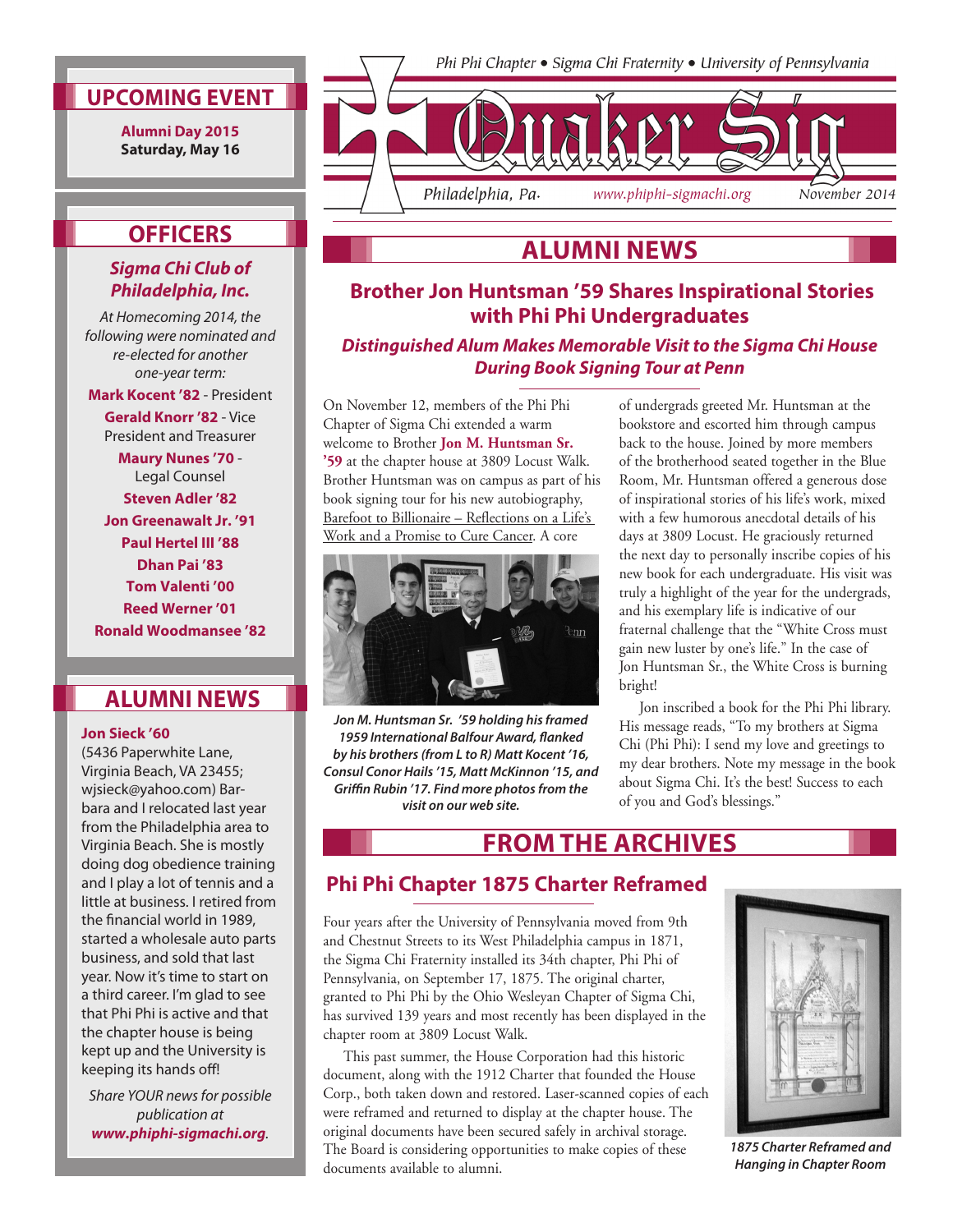# **AT THE HOUSE**

## **Get a Room!**

#### *Imagine: Your Name Forever Preserved On a Piece of the Chapter House*

Now is your chance to have a bedroom in the chapter house named in your honor. Over the past five years, the Phi Phi House Corporation has begun to carefully renovate and restore all of the bedrooms at 3809 Locust Walk. Based on a thorough prototype renovation of the traditional Consul's bedroom on the second floor, to date we have accomplished the following:

**•**  Replaced all bedroom windows with custom insulated units matching Philadelphia Historical Commission guidelines (summer 2009-10)



 *The Charles and Jamie Greene bedroom (The Gym) after restoration.*

- **•**  Replaced all bedroom doors, frames, custom trim, and hardware (summer 2012)
- **•**  Restored fireplace mantles, hearths, and mirrors as needed (summer 2013-14)
- **•**  Repaired plaster and repainted all walls, ceiling, and trim (summer 2013-14)
- **•**  Repaired and restored all hardwood floors (summer 2014)
- **•**  Provided new area carpets and pads to protect the floors (summer 2014)
- **•**  Moving ahead we will continue to upgrade finishes, window treatments, and furniture.

A number of brothers have stepped up to financially support these investments and commemorate the improvements. The Board would like to acknowledge the commitment of the following brothers for their generous support and will be installing commemorative plaques on individual bedrooms in their honor:

# **ALUMNI PROFILE**

#### • **Alvin V. Shoemaker '60**

- • **Paul K. Kelly '62**
- • **Murray K. McComas '58**
- • In honor of **C. Leigh Faldi '60** donated by **Alvin V. Shoemaker '60** and **Paul K. Kelly '62**
- • **Charles V. Greene '10** and **James H. Greene III '08**
- • **John H. Frazer Jr '80** and **Charles S. Baugh '81**

*We look forward to adding your name to one of the remaining bedrooms. The commitment is \$25,000 and can be made in one contribution or spread over a few years. Take advantage of this opportunity to make a lasting impression on our chapter house! All donations are tax deductible and coordinated via Penn's development office. For more information, contact Mark Kocent at mkocent@upenn.edu or 215-898-5794.*

# **Taking Over "The Gym"**

### *Brothers Jamie and Charles Green Sponsor Bedroom at Phi Phi House*

**Jamie '08** and **Charles Green '10** are more than just Sigma Chi brothers. They are blood brothers who now share a very special connection—they joined together to sponsor their former bedroom at 3809 Locust Walk, The Gym. Now living on opposite coasts, the brothers know they always have a place to call "home" at Phi Phi.

#### *Why does it make you proud to be brothers in more ways than one?*

*Jamie:* I am not a good enough writer to describe how proud I am to be brothers with Charlie.

*Charles:* It is truly an honor to me that I am brothers, best friends, and fraternity brothers with Jamie. I think being fraternity brothers helped cement our relationship.

#### *Share your best memory from being active in the chapter at the same time.*

Jamie: My senior year, my brother was a sophomore living in The Gym and I lived in the room across from it. It was a wonderful experience to live in the chapter house with my brother.

*Charles:* I couldn't agree more. Living in the chapter house together, especially across the hall from each other, was amazing. We had too much fun—from the school of piranhas, Howie the ferret (Franklin Howard Scobey), trips to AC and numerous unremarkable nights at Smokes it was a very special year.

### *Why did you decide to name The Gym at the house by making a sizable donation?*

*Jamie:* We have gotten to know **Al Shoemaker '60** over the years and have always been impressed with his dedication to the house many years after he graduated. Charlie and I had wanted to give back, and we both lived in The Gym when we were sophomores. It holds a special place in our memories of college.

*Charles:* Gymnasts have always been a cut above the rest!

#### *Why would you encourage other alumni to do the same?*

Jamie: The only way the house continues to create special memories for the next generation is if alumni give back.



*Charles (left) and Jamie Greene skiing in the Cariboo Mountains, British Columbia, in March 2014.*

#### *Why is it important for alumni to give back to Phi Phi, at any level?*

*Charles:* The house provided the framework for some of my best college memories. I want to be certain that young men of character continue to have that opportunity and hope that all alumni can agree to that. Any gift, no matter the size, helps.

*Reconnect with Jamie at jhgreene@gmail.com and Charles at charles@cvgreene.com. Read the full profile at www.phiphi-sigmachi.org.*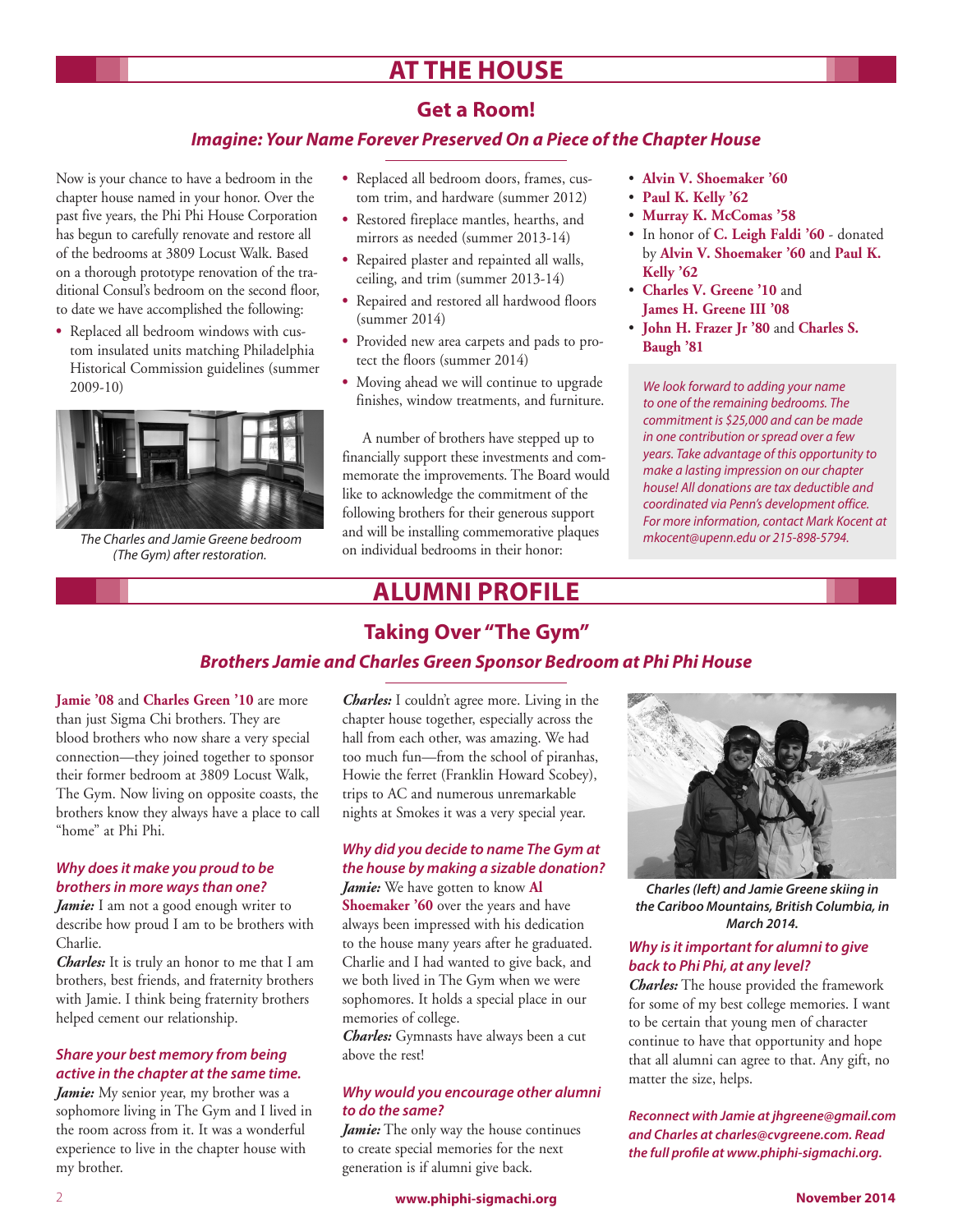# **FINANCIALS**

# **House Corporation in a Strong Position with Continued Growth**

At the House Corp.'s annual Homecoming meeting, **Gerald Knorr '82** provided a detailed accounting of the House Corporation's financial assets and reported our strong position with continued growth:

- Affinity Connection Annual Dues: (9/1/13 thru 8/31/14): \$14,420 in receipts from 92 donors, against \$13,883 in expenses for the annual web site and *Quaker Sig* communication plan.
- Short Term Assets:  $$37,125$
- Long-Term Assets:  $$60,213$
- Total Unrestricted Assets: \$97,338 (+10% growth since 2013)
- **•**  Phi Phi Scholarship Fund managed by Sigma Chi Foundation:  $$98,650$

#### *Assets managed by the University on behalf of Phi Phi:*

- **•**  Residential Maintenance and Construction Fund (#600631 Gift Fund): \$62,068
- Capital Improvement Fund: \$66,625

*Help us continue to grow! Learn about giving options at www.phiphi-sigmachi.org.*

### **Impressive Capital Projects and Improvements at 3809 Locust Walk**

At Homecoming 2014, **Mark Kocent '82** presented a summary of the capital projects completed over the past summer and those under consideration for future investment. The major work this summer included restoring the Huntsman Blue Room and refinishing all hardwood floors and providing new carpets in all of the bedrooms. The Board also reframed the original chapter and House Corp. charters, as explained in detail on page 1.

#### *Completed this Past Summer:*

#### **Blue Room and Common Areas Finishes**

Blue Room paint and plaster repairs: \$1,375\* Blue Room curtains and rods: \$3,553^ Oriental carpets cleaned, (3 carpets) \$316^ New carpet on stairway to Basement: \$1,300^ Basement and Laundry repainted: \$2,275\* Total: **\$8,819**

#### **Bedroom Finishes:**

| Hardwood floor refinishing:                     | $$13,384^{\circ}$ |       |
|-------------------------------------------------|-------------------|-------|
| Carpets and pads:                               | \$8,980^          |       |
| Gym fireplace mirror:                           | $$525^{\circ}$    |       |
| Gym plaster repair and repaint:                 | $$2,300*$         |       |
| Paint and plaster repairs 2 <sup>nd</sup> Floor |                   |       |
| bedrooms:                                       | $$4.800*$         |       |
| Misc window blinds and AC duct repairs:         |                   | \$340 |
| Total:                                          | \$30,329          |       |

#### **Document Scan, Print, Framing**

| Scan/Reprint:                               | $$716^{\circ}$ |
|---------------------------------------------|----------------|
| Reframe 1875 Phi Phi Charter:               | $$346^{\circ}$ |
| Reframe 1912 Sigma Chi Club Charter: \$166^ |                |
| Reframe c1920 House watercolor:             | $$111^{\circ}$ |
| Total:                                      | \$1,339        |

\_\_\_\_\_\_\_\_\_\_\_\_\_\_\_\_\_\_\_\_\_\_\_\_\_\_\_\_\_\_\_\_\_\_\_ **Total Cost for Summer Projects**: **\$40,487** 

*(Funded from various sources incl: Gift Fund^, CIF\* and Operating Budget)*

#### *Future Projects Under Consideration:* **Interior Improvements:**

| Kitchen (new equipment and finishes) \$12,000 |           |  |
|-----------------------------------------------|-----------|--|
| Ops and CIF                                   |           |  |
| New electric distribution and subpanels       |           |  |
| Central Pool, summer 2015                     | \$100,000 |  |
| New Bedroom Furniture                         | \$100,000 |  |
|                                               |           |  |

#### **Exterior Improvements:**

| Stair Tower (replace Fire Escape) | \$400,000   |
|-----------------------------------|-------------|
| Central Pool, in design, 2015-16  |             |
| Masonry re-pointing/Brownstone    |             |
| repairs Central Pool, 2017-18     | \$285,000   |
| Porch tile floor repair           | \$20,000    |
| Central Pool, summer 2016         |             |
| ADA Entry/Bathroom Addition       | \$1,500,000 |

*The Board discussed acquiring new commercialgrade kitchen equipment to replace the existing 1985-era equipment including a single door stainless steel refrigerator, a 6-burner gas range with griddle, and a new broiler. Based on bids received, the Board approved spending \$10,000 from the chapter's Capital Improvement Fund.*

# **A Number of Future Improvements to be Paid by University Fraternity/Sorority Pooled Capital Program**

Beginning this academic year, the Universitymanaged fraternity and sorority houses have begun to participate in a Common Pooled Capital Fund that will allow the system to comprehensively address deferred maintenance and asset preservation needs of all Universitymanaged chapter houses. Funds to implement the plan come from three sources: a \$2M University capital grant, a University-funded \$3M low interest line of credit, and \$5M

from pooled fraternity and sorority rents and out-of-house member fees.

As identified above, a number of future capital investments needed in our historic chapter house will be paid for by this new Central Pooled Fraternity/Sorority Capital Fund. Life safety upgrades are slated first, and will include a new stair tower to replace our fire escape along with new electrical subpanels and distribution wiring throughout the house. Masonry repairs and other asset preservation items will follow.

It is important to note that independent from this pooled fund, the University, in collaboration with our Board, will continue to ensure that all past and future alumni contributions to our Residential Maintenance and Capital Fund (#subcode 600631) will be maintained for the sole use of Sigma Chi.